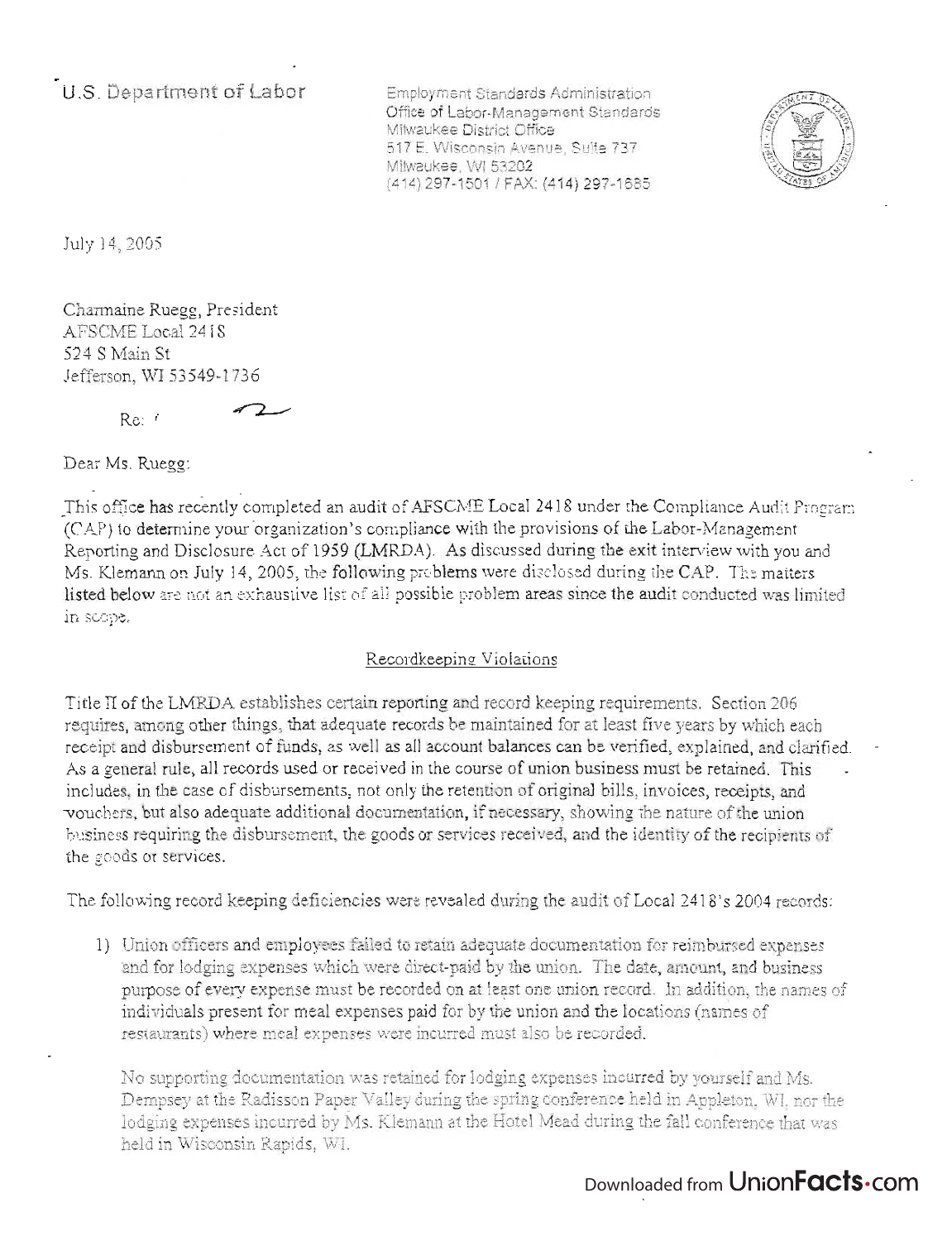Charmaine Ruegg July 14, 2005 Page 2 of 4

Local 2418 failed to retain documentation to support meal expenses that were incurred by officers while attending these conferences. During the organizational interview with Ms. Klemann on June 14,2005, she stated that it was the practice ofthe local to reimburse officers \$10 for each meal that would not be provided at the union function they were attending. She further stated that it was not necessary to retain the receipt in order to get reimbursed nor submit a voucher of any kind. Article VIII, Section 3 of the Local 2418 by-laws states that members who attend union sponsored conferences "shall receive, upon receipt, reimbursement for meals not to exceed \$10 per meal". The language of the by-laws provides that meal receipts must be retained for an officer to receive compensation for that meal.

2) Union officers and employees who receive reimbursed mileage expense payments failed to maintain mileage logs documenting the business use of their personal vehicles. Records must be maintained which identify the locations traveled to and from, the date, number of miles driven, and business purpose of each use of a personal vehicle. The logs must be maintained to verify and support mileage expenses reported in Item 24, column E of the LM-3.

Labor organizations must maintain records which support figures reported on the LM report. The total compensation reported to officers in Item 24 (Officer and Disbursements to Officers), Column F of the LM -3 report for 2004 appears to be correct, however Local 2418 failed to maintain records that identify the purpose of the payments that comprise those totals.

- 3) Union officers failed to retain any records that identify the date and/or purpose of lost wage claims. Records that identify the date, number of hours lost, rate of pay, and business purpose (reason) for all lost wages must be retained. During the exit interview, I provided a sample expense voucher that Local 2418 may use to identify the type of information and documentation which must be retained for lost wages and other officer expenses.
- 4) Local 2418 failed to retain meeting minutes for years 2000-2002. Treasurer Klemann stated that the Recording Secretary Cynthia Dempsey believed the recordkeeping requirement for the retention of meeting minutes was one year.

Local 2418 has chosen to keep meeting minutes and therefore has created a record that must be retained for at least five years.

- 5) Adequate documentation was not retained for some purchases of office supplies and administrative expenses, including  $\forall$  to the Postmaster for the local's P.O. Box, as well as other disbursements to Ms. Klemann for postage and the safe deposit box.
- 6) Local 2418 failed to accurately record in its records some employer dues check-off checks and some checks received from members for the purpose of initiation fees. In months where the local collects initiation fees, the records do not reflect these individual sources of income nor the

# Downloaded from UnionFacts.com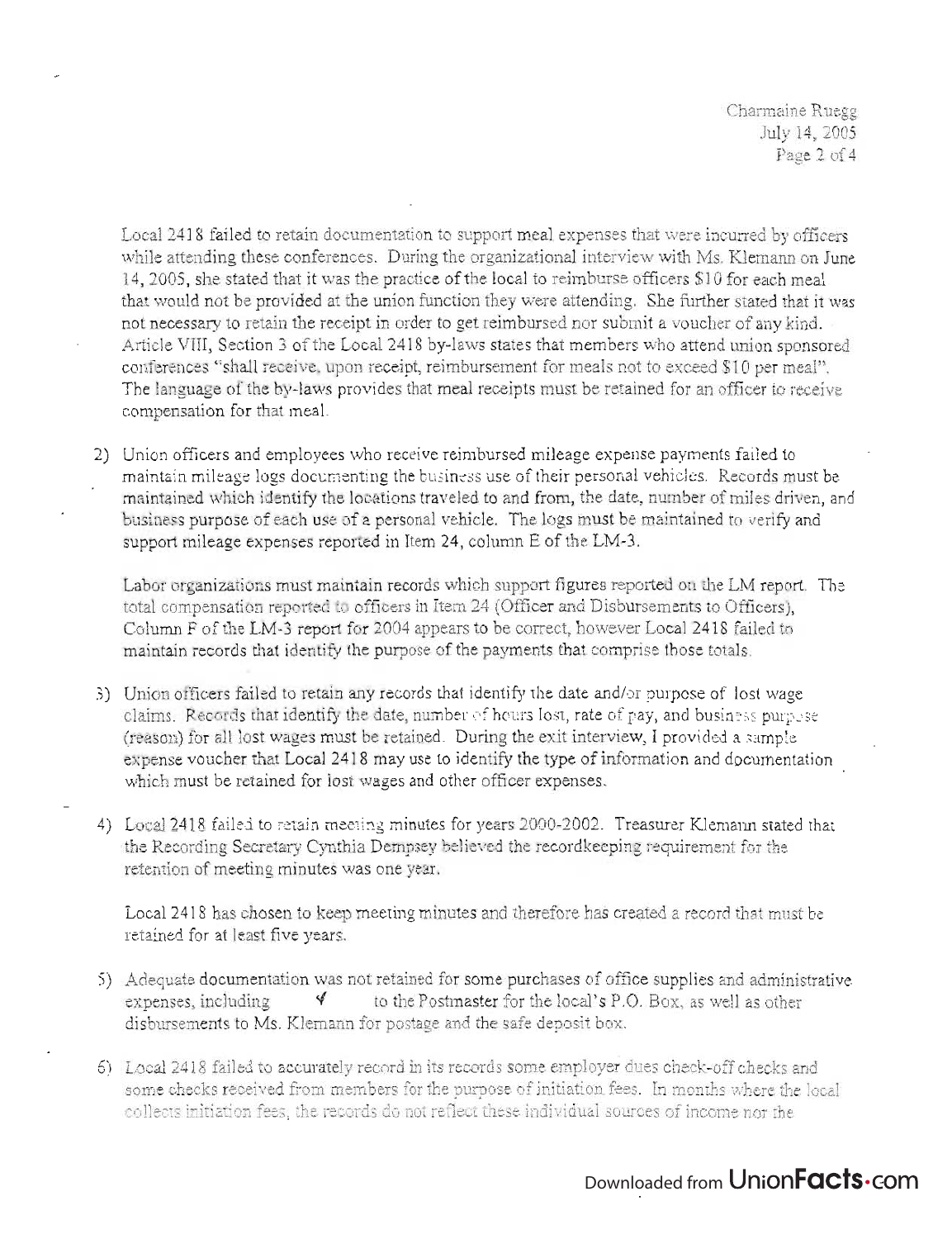individual receipt amounts, rather they are totaled with the check-off checks for that month and recorded as one entry in the ledger.

Union receipts records must include an adequate identification of each receipt of money. The records should show the exact date that the money was received, the identity of the source of the money, and the individual amount received from each source.

7) Some checks which were voided and not issued were not retained.

As agreed, provided that Local 2418 maintains adequate documentation for its disbursements in the future, no additional enforcement action will be taken regarding this violation.

#### Reporting Violations

The CAP disclosed a violation of LMRDA section 201(b), because the Labor Organization Annual Report Form LM-3 filed by Local 3418 for fiscal year ending December 31, 2004 was deficient in the following  $\frac{1}{2}$ 

Item 25A (Cash at Start of Reporting Period) does not equal Item 25B (Cash at End of Reporting Period) from the LM-3 Report for fiscal year ending December 31,2003. The cash reported as of December 31, 2003 was \$752 and the cash reported as of January 1, 2004 was \$536. The difference in these numbers must be explained in Item 56 (Additional Information).

I am not requiring that Local 2418 file an amended LM-3 report for 2003 to correct the deficient item, but as agreed, your union will properly report the deficient items on all future reports filed with this agency.

### Other Issues

The CAP disclosed a violation of LMRDA section 201(a) which requires that unions submit a copy of their current constitution and bylaws with its LM report when bylaw changes are made. Local 2418 amended its constitution and bylaws in 2002, but a copy of the constitution and bylaws was not filed with Local 2418's LM-3 report for that year.

Two copies of Local 2418's constitution and bylaws have now been filed.

### Recordkeeping Suggestions

During the audit, Treasurer Klemann advised that you occasionally sign blank checks in advance. Your union's bylaws require that all checks be signed by the president and treasurer. The countersignature requirement is an effective internal control of union funds. Its purpose is to attest to the authenticity ofa completed document already' signed. However, countersigning a blank check in advance does not attest to the authenticity of a completed check, and completely circumvents and undermines the whole purpose of the countersignature requirement. You may want to revise your check disbursement method.

## Downloaded from UnionFacts.com